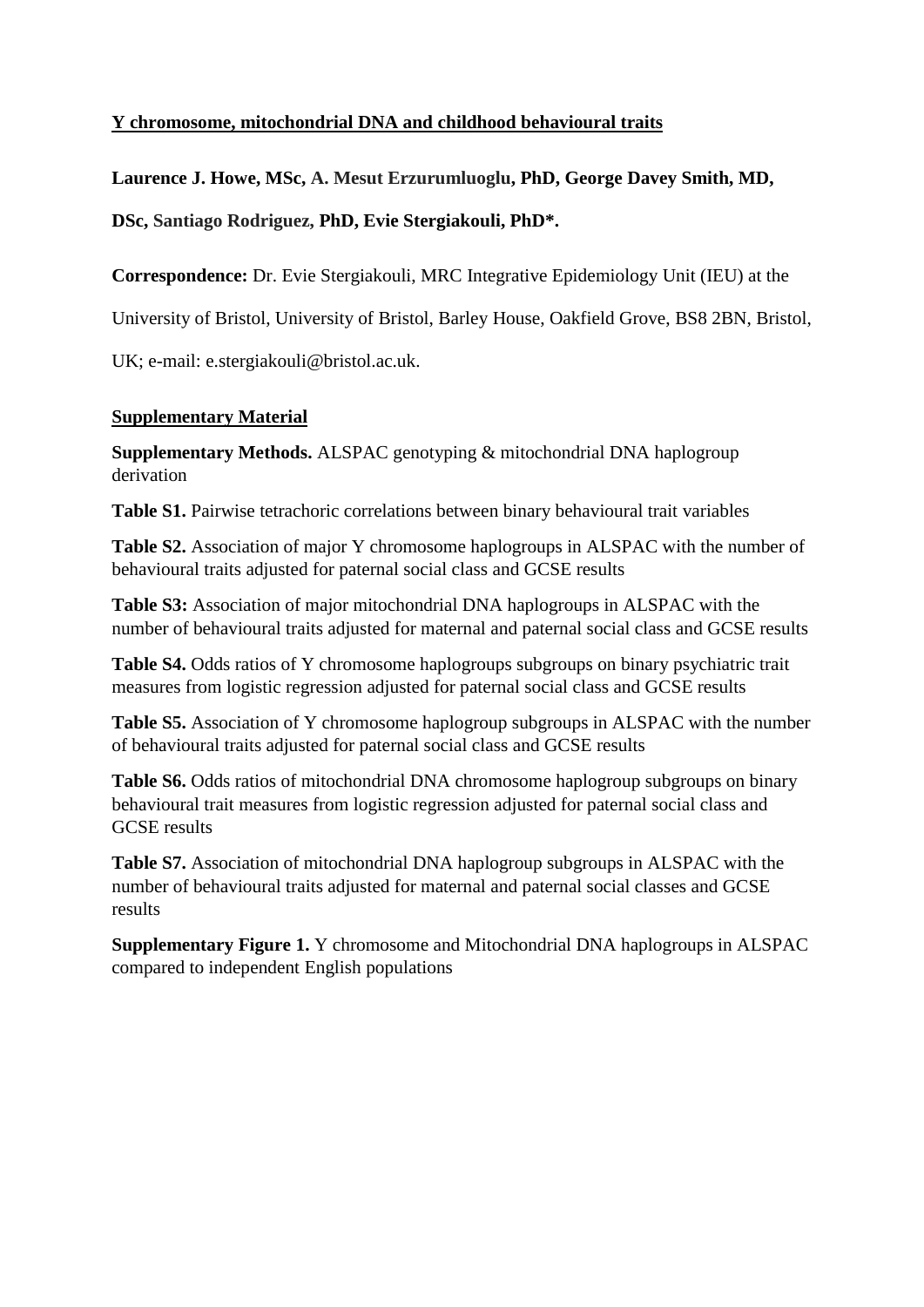#### **Supplementary Methods**

#### *ALSPAC genotyping quality control*

Individuals were excluded from further analysis on the basis of having incorrect gender assignments, minimal or excessive heterozygosity  $\ll 0.320$  and  $> 0.345$  for the Sanger data and  $< 0.310$  and  $> 0.330$  for the LabCorp data), disproportionate levels of individual missingness ( $> 3\%$ ), evidence of cryptic relatedness ( $> 10\%$  IBD) and being of non-European ancestry (as detected by a multidimensional scaling analysis seeded with HapMap 2 individuals). EIGENSTRAT analysis revealed no additional obvious population stratification and genome-wide analyses with other phenotypes indicate a low lambda) (23). SNPs with a minor allele frequency of  $< 1\%$  and call rate of  $< 95\%$  were removed. After QC, 8,365 unrelated individuals were available for analysis.

#### *Mitochondrial DNA haplogroup derivation*

 7,554 custom mitochondrial probes, targeting 2,824 unique mtDNA positions, were included on the Illumina HumanHap550 quad genome-wide SNP genotyping platform. All heterozygous genotype calls (i.e. heteroplasmy) were set to missing prior to quality control using PLINK (Purcell, Neale *et al*. 2007). Genotype calls obtained from each probe were compared to the human mitochondrial database of non-pathological mitochondrial sequence variants [\(www.hmtdb.uniba.it:8080/hmdb/\)](http://www.hmtdb.uniba.it:8080/hmdb/) to ensure that known allelic variants were being called. Probes were excluded in cases where genotype calls were not represented in the Cambridge Reference Sequence reference (rCRS) or one of the known allelic variants. Probes with an overall call rate of < 95% were excluded prior to analysis. The genotyping concordance of the remaining probes was investigated by comparing the genotype calls in 445 replicate samples. With the exception of probe failure (i.e. missing data), a 100% genotyping concordance rate was obtained for each probe. All probes with a failure rate of >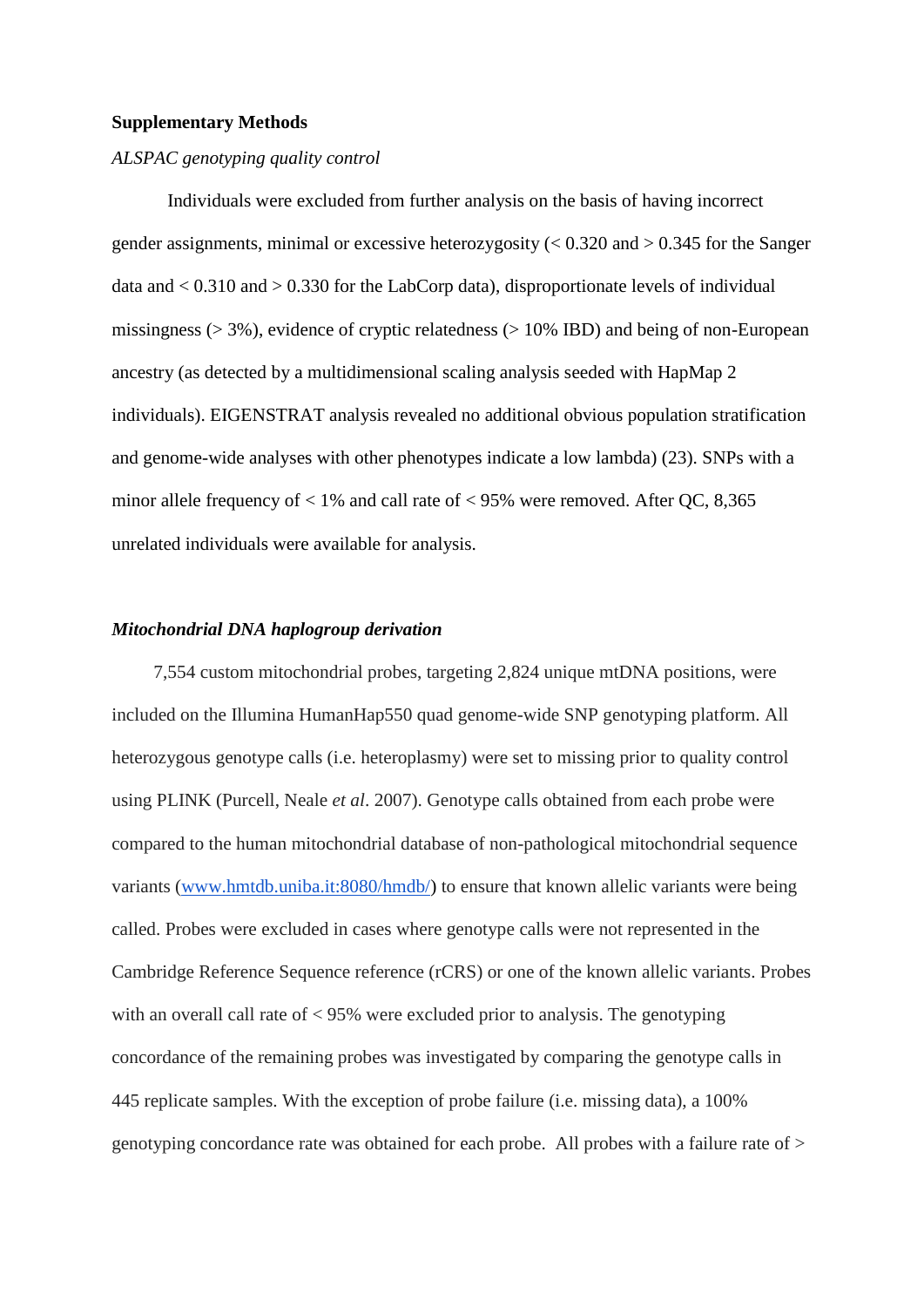5% in the replicate sample were further excluded. In cases where multiple probes passed the above mentioned QC criteria, the probe with the highest calling rate was used for analysis. A total of 1062 probes passed QC for the batch that was genotyped by Laboratory Corporation of America (n=7590), whilst 629 probes passed QC for the batch genotyped by the Sanger Institute (n=775). Haplogroup assignment was performed as described by Kloss-Brandstatter et al (25), and samples with a quality score of more than 90% were used for our analysis. Major haplogroups were defined as containing multiple haplogroups that are closely related to utilize information on less common haplogroups. After QC and removing individuals with withdrawn consent; our data-set contained 4,211 males and 4,009 females with derived mitochondrial DNA haplogroups.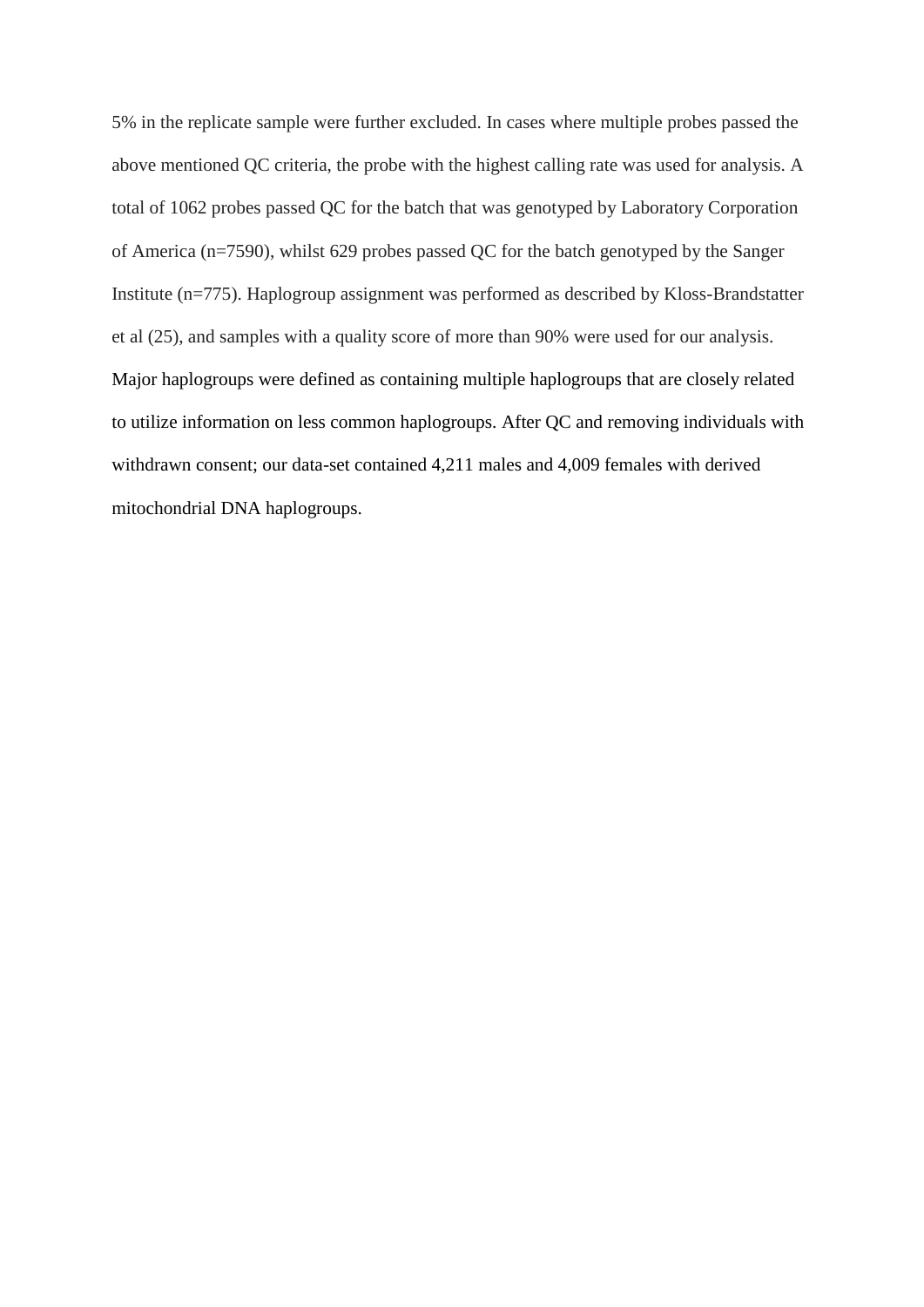|                  | <b>AASS</b> | <b>ABS</b> | <b>TBS</b>               | <b>SCDC</b>              | <b>Hyper</b> | <b>Conduct</b>           | <b>Emotional</b> | Total          | <b>PLIKS</b><br>14       | <b>PLIKS</b><br>18       |
|------------------|-------------|------------|--------------------------|--------------------------|--------------|--------------------------|------------------|----------------|--------------------------|--------------------------|
| <b>AASS</b>      | 1           |            |                          |                          |              |                          | $\overline{a}$   |                |                          | ٠                        |
| <b>ABS</b>       | 0.57        | 1          | $\overline{\phantom{a}}$ |                          | ٠            | -                        | $\overline{a}$   | $\overline{a}$ | $\overline{\phantom{a}}$ | $\overline{\phantom{a}}$ |
| <b>TBS</b>       | 0.39        | 0.33       | 1                        | $\overline{\phantom{a}}$ | ٠            | $\overline{\phantom{0}}$ | ٠                | ٠              | $\blacksquare$           | $\blacksquare$           |
| <b>SCDC</b>      | 0.67        | 0.67       | 0.48                     | $\overline{1}$           | ٠            | ٠                        | $\overline{a}$   | $\overline{a}$ | $\blacksquare$           | $\overline{\phantom{a}}$ |
| <b>Hyper</b>     | 0.72        | 0.37       | 0.33                     | 0.48                     | 1            | ٠                        |                  | $\blacksquare$ |                          | ٠                        |
| <b>Conduct</b>   | 0.48        | 0.51       | 0.45                     | 0.58                     | 0.47         | 1                        |                  |                |                          | ٠                        |
| <b>Emotional</b> | 0.20        | 0.22       | 0.09                     | 0.28                     | 0.17         | 0.28                     | 1                | $\blacksquare$ |                          |                          |
| <b>Total</b>     | 0.67        | 0.48       | 0.40                     | 0.63                     | 0.72         | 0.72                     | 0.67             | 1              |                          |                          |
| <b>PLIKSi 14</b> | 0.14        | 0.11       | 0.08                     | 0.05                     | 0.10         | 0.09                     | 0.11             | 0.11           | 1                        | $\overline{\phantom{a}}$ |
| <b>PLIKSi 18</b> | 0.07        | 0.11       | 0.04                     | 0.04                     | 0.11         | 0.09                     | 0.13             | 0.14           | 0.46                     | 1                        |

**Table S1. Pairwise tetrachoric correlations between binary behavioural trait variables**

*AASS: Attention/activity symptoms score; ABS: Awkward behaviours score; TBS: Troublesome behaviours score; SCDC: Social and* 

*communication disorder checklist; PLIKSi: Psychosis like symptoms*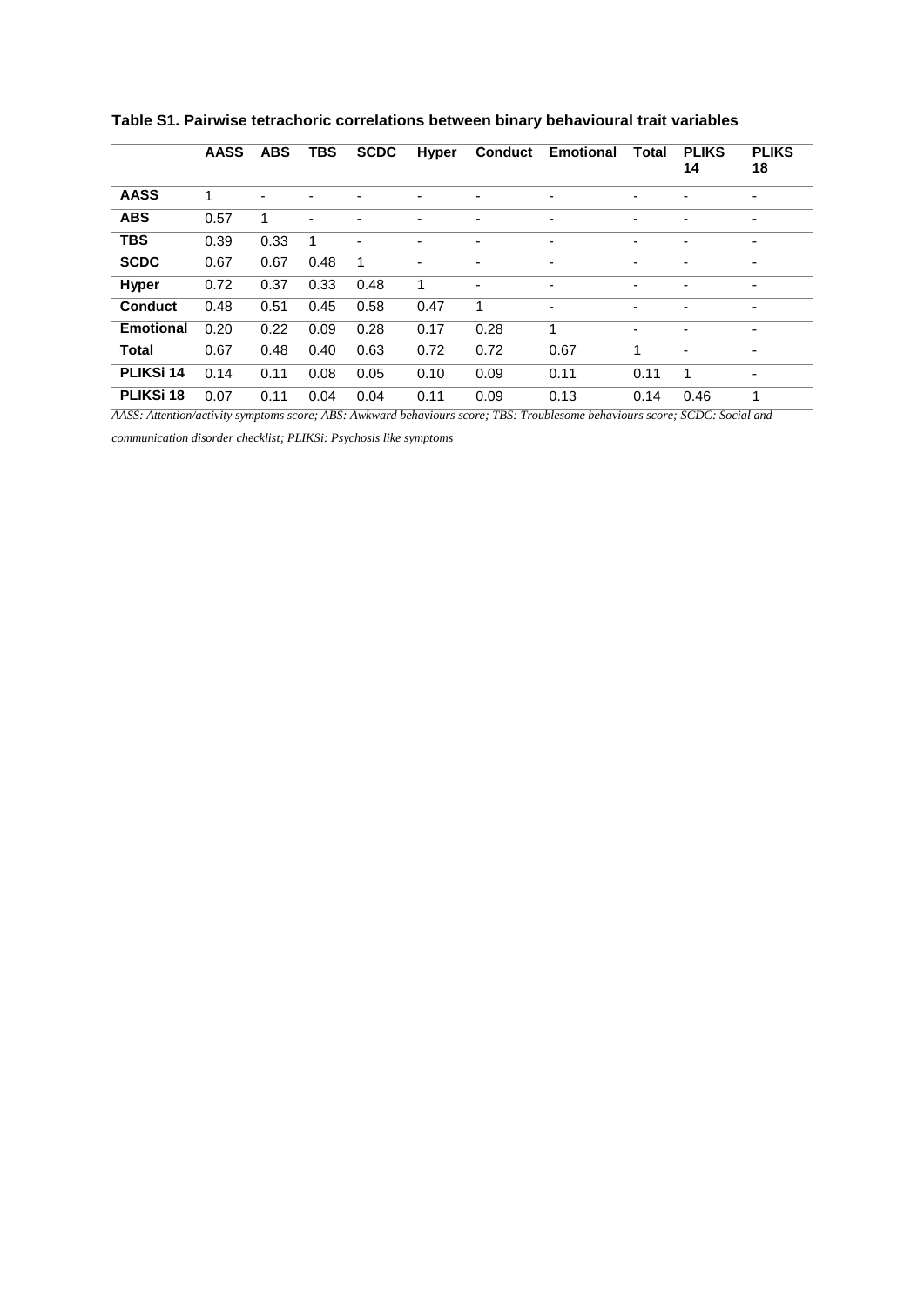|                                                      | Effect size of major Y chr haplogroup on<br>behavioural traits:<br>Beta (95% C.I.)<br>R haplogroup is the reference | <b>Adjusted P values</b>    |       |  |
|------------------------------------------------------|---------------------------------------------------------------------------------------------------------------------|-----------------------------|-------|--|
| <b>Behavioural/Psychiatric trait</b><br>score        |                                                                                                                     | <b>Other</b>                |       |  |
| <b>Attention/ Activity symptoms</b><br>score (DAWBA) | $0.16$ ( $-0.51$ , $0.83$ )                                                                                         | 1.36(0.19, 2.53)            | 0.075 |  |
| <b>Awkward behaviours score</b><br>(DAWBA)           | $-0.03$ $(-0.30, 0.25)$                                                                                             | $0.18(-0.31, 0.66)$         | 0.81  |  |
| <b>Troublesome behaviours</b><br>score (DAWBA)       | $0.00$ (-0.10, 0.10)                                                                                                | $0.01$ ( $-0.17$ , $0.18$ ) | 1.00  |  |
| <b>SCDC</b>                                          | $0.06$ ( $-0.31$ , $0.44$ )                                                                                         | $0.25$ ( $-0.41, 0.90$ )    | 0.74  |  |
| <b>Hyperactivity traits (SDQ)</b>                    | $0.06$ ( $-0.17, 0.28$ )                                                                                            | $0.35$ ( $-0.04$ , $0.74$ ) | 0.20  |  |
| <b>Conduct traits (SDQ)</b>                          | 0.17(0.03, 0.30)                                                                                                    | $0.02$ (-0.22, 0.26)        | 0.06  |  |
| <b>Emotional symptoms (SDQ)</b>                      | $0.04$ ( $-0.11$ , $0.20$ )                                                                                         | $0.19$ ( $-0.09$ , $0.46$ ) | 0.38  |  |
| <b>Total behavioural traits (SDQ)</b>                | $0.12$ ( $-0.33$ , $0.56$ )                                                                                         | $0.65$ ( $-0.13$ , $1.43$ ) | 0.25  |  |
| PLIKSi age 14                                        | $-0.01$ $(-0.05, 0.02)$                                                                                             | $-0.01$ $(-0.07, 0.06)$     | 0.76  |  |
| PLIKSi age 18                                        | $0.00$ ( $-0.04$ , $0.03$ )                                                                                         | $0.01$ (-0.05, 0.08)        | 0.92  |  |

### **Table S2. Association of major Y chromosome haplogroups in ALSPAC with the number of behavioural traits adjusted for paternal social class and GCSE results**

*95% CI: 95% Confidence Interval; DAWBA: Development and Well-Being Assessment; SCDC: Social and communication disorders checklist; SDQ: Strengths and Difficulties Questionnaire; PLIKSi: Psychosis-Like Symptom Interview*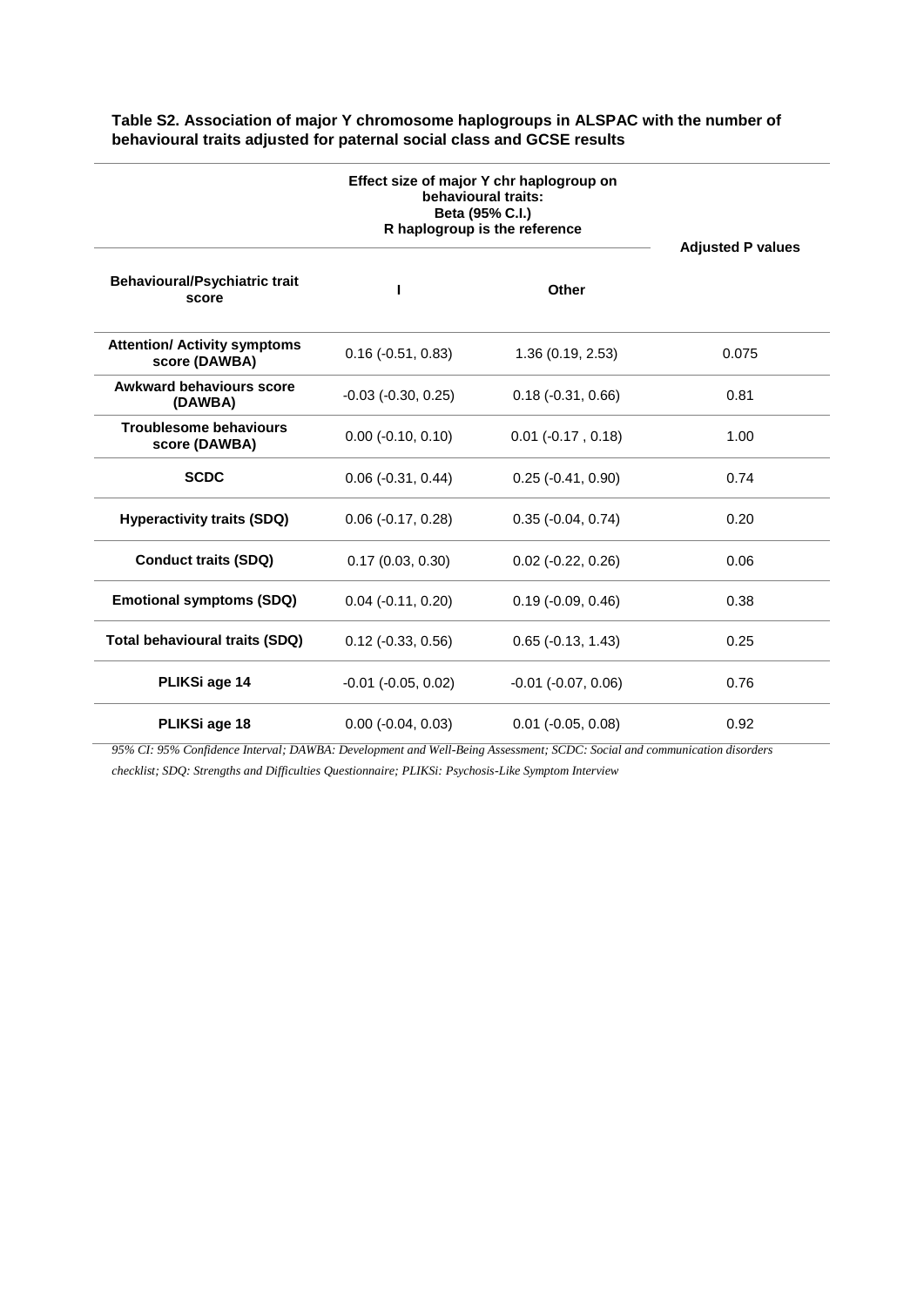| Table S3: Association of major mitochondrial DNA haplogroups in ALSPAC with the number of |
|-------------------------------------------------------------------------------------------|
| behavioural traits adjusted for maternal and paternal social class and GCSE results       |

| Odds ratios of major mitochondrial DNA haplogroup on behavioural and<br>psychiatric traits: OR (95% C.I.)<br>HV haplogroup is the reference |                            |                            |                            |                            |                            |        |  |
|---------------------------------------------------------------------------------------------------------------------------------------------|----------------------------|----------------------------|----------------------------|----------------------------|----------------------------|--------|--|
| Behavioural/<br><b>Psychiatric trait</b><br>score                                                                                           | J                          | Κ                          | <b>TR</b>                  | U                          | <b>Other</b>               | values |  |
| <b>Attention/ Activity</b><br>symptoms score<br>(DAWBA)                                                                                     | $-0.35$<br>$(-1.01, 0.32)$ | $-0.30$<br>$(-1.04, 0.44)$ | 0.03<br>$(-0.62, 0.69)$    | 0.20<br>$(-0.43, 0.83)$    | $-0.14$<br>$(-0.91, 0.64)$ | 0.78   |  |
| Awkward<br>behaviours score<br>(DAWBA)                                                                                                      | $-0.13$<br>$(-0.41, 0.16)$ | $-0.06$<br>$(-0.38, 0.25)$ | $-0.06$<br>$(-0.34, 0.22)$ | 0.06<br>$(-0.21, 0.32)$    | $-0.08$<br>$(-0.41, 0.25)$ | 0.91   |  |
| <b>Troublesome</b><br>behaviours score<br>(DAWBA)                                                                                           | $-0.03$<br>$(-0.14, 0.07)$ | $-0.02$<br>$(-0.13, 0.10)$ | 0.01<br>$(-0.09, 0.11)$    | 0.05<br>$(-0.05, 0.15)$    | 0.06<br>$(-0.06, 0.18)$    | 0.74   |  |
| <b>SCDC</b>                                                                                                                                 | $-0.26$<br>$(-0.63, 0.12)$ | $-0.25$<br>$(-0.66, 0.17)$ | $-0.20$<br>$(-0.57, 0.17)$ | 0.05<br>$(-0.30, 0.40)$    | $-0.22$<br>(-0.66, 0.22)   | 0.50   |  |
| <b>Hyperactivity traits</b><br>(SDQ)                                                                                                        | $-0.03$<br>(-0.26, 0.20)   | 0.05<br>$(-0.20, 0.31)$    | 0.21<br>$(-0.02, 0.45)$    | 0.05<br>$(-0.17, 0.26)$    | 0.06<br>$(-0.21, 0.33)$    | 0.59   |  |
| <b>Conduct traits</b><br>(SDQ)                                                                                                              | 0.08<br>$(-0.06, 0.23)$    | $-0.07$<br>$(-0.23, 0.09)$ | 0.09<br>$(-0.06, 0.23)$    | 0.03<br>$(-0.11, 0.16)$    | $-0.02$<br>$(-0.20, 0.15)$ | 0.58   |  |
| <b>Emotional</b><br>symptoms (SDQ)                                                                                                          | 0.08<br>(-0.09, 0.26)      | $-0.10$<br>$(-0.29, 0.09)$ | $-0.07$<br>(-0.24, 0.11)   | 0.03<br>$(-0.13, 0.20)$    | $-0.16$<br>(-0.36, 0.05)   | 0.35   |  |
| <b>Total behavioural</b><br>traits (SDQ)                                                                                                    | 0.18<br>$(-0.30, 0.65)$    | $-0.03$<br>$(-0.55, 0.48)$ | 0.23<br>$(-0.24, 0.70)$    | 0.14<br>$(-0.30, 0.58)$    | $-0.26$<br>$(-0.81, 0.29)$ | 0.70   |  |
| PLIKSi age 14                                                                                                                               | 0.03<br>$(-0.08, 0.14)$    | $-0.07$<br>(-0.19, 0.04    | 0.04<br>$(-0.06, 0.15)$    | $-0.07$<br>$(-0.17, 0.03)$ | $-0.02$<br>$(-0.15, 0.10)$ | 0.37   |  |
| PLIKSi age 18                                                                                                                               | $-0.02$<br>(-0.15, 0.11)   | 0.02<br>$(-0.11, 0.16)$    | 0.07<br>$(-0.05, 0.20)$    | $-0.02$<br>$(-0.13, 0.10)$ | $-0.14$<br>$(-0.29, 0.01)$ | 0.29   |  |

*95% CI: 95% Confidence Interval; DAWBA: Development and Well-Being Assessment; SCDC: Social and communication disorders* 

*checklist; SDQ: Strengths and Difficulties Questionnaire; PLIKSi: Psychosis-Like Symptom Interview*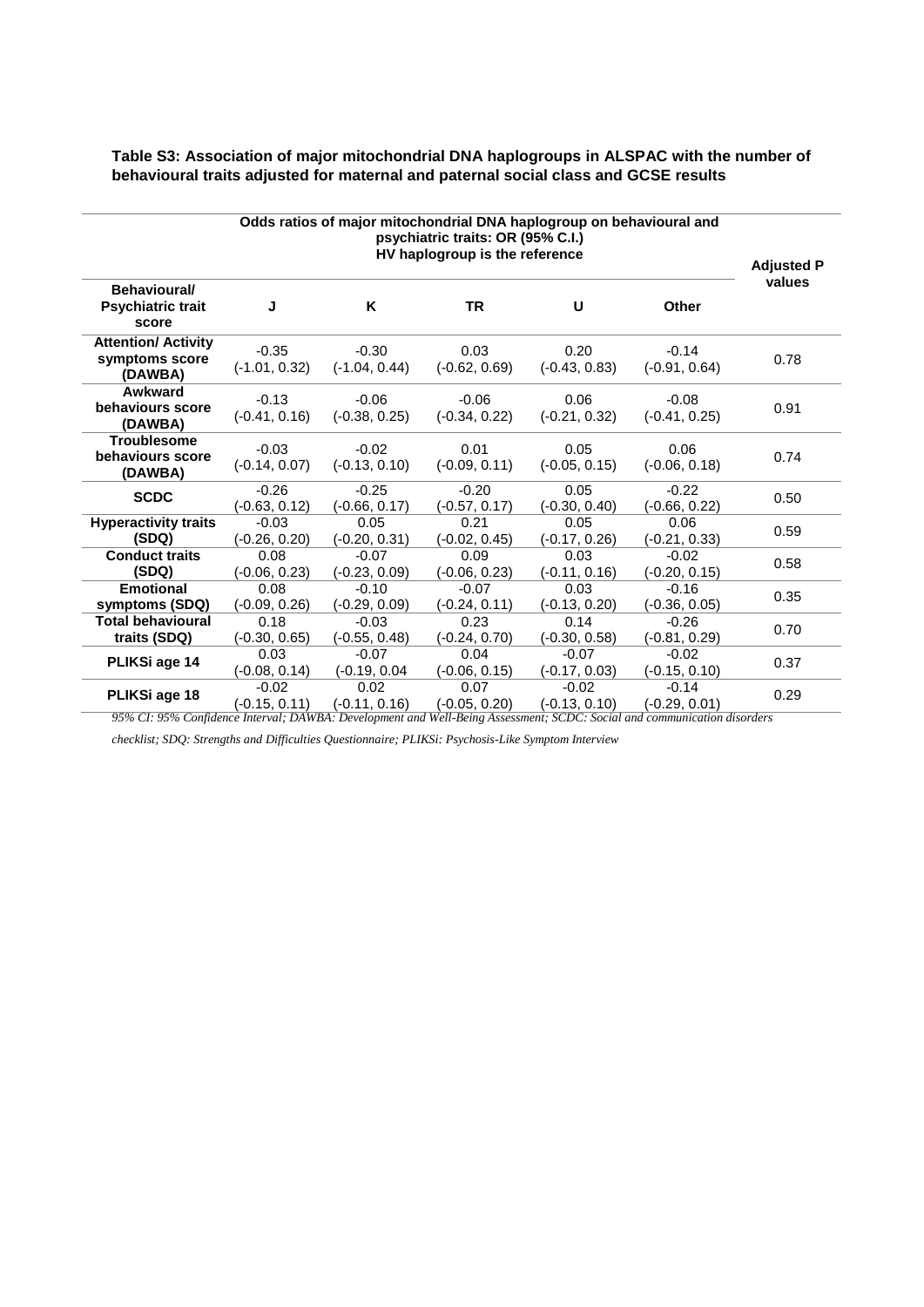| <b>Behavioural/ Psychiatric</b>                | <b>P</b> Values |                   |      |                           |  |  |
|------------------------------------------------|-----------------|-------------------|------|---------------------------|--|--|
| trait score                                    | N               | <b>Unadjusted</b> | N    | Adjusted                  |  |  |
| <b>Attention/ Activity</b>                     | 3265            | 0.26              | 2400 | 0.25                      |  |  |
| symptoms score<br>(DAWBA)                      |                 |                   |      |                           |  |  |
| <b>Awkward behaviours</b><br>score (DAWBA)     | 3251            | 0.67              | 2390 | 0.48                      |  |  |
| <b>Troublesome behaviours</b><br>score (DAWBA) | 3262            | 0.29              | 2396 | 0.58                      |  |  |
| <b>SCDC</b>                                    | 3253            | 0.39              | 2392 | 0.16                      |  |  |
| <b>Hyperactivity traits (SDQ)</b>              | 3300            | 0.64              | 2461 | 0.63                      |  |  |
| <b>Conduct traits (SDQ)</b>                    | 3304            | 0.76              | 2460 | 0.43                      |  |  |
| <b>Emotional symptoms</b><br>(SDQ)             | 3301            | 0.06              | 2460 | 0.09 > 0.006 <sup>1</sup> |  |  |
| <b>Total behavioural traits</b><br>'SDQ)       | 3298            | 0.74              | 2457 | 0.78                      |  |  |

**Table S4. Odds ratios of Y chromosome haplogroups subgroups on binary psychiatric trait measures from logistic regression adjusted for paternal social class and GCSE results**

*95% CI: 95% Confidence Interval; DAWBA: Development and Well-Being Assessment; SCDC: Social and communication disorders checklist; SDQ: Strengths and Difficulties Questionnaire; PLIKSi: Psychosis-Like Symptom Interview 1 Smallest adjusted p value compared to multiple testing threshold* 

**PLIKSi age 14** 2859 0.95 2059 0.98 **PLIKSi age 18** 1749 0.74 1228 0.56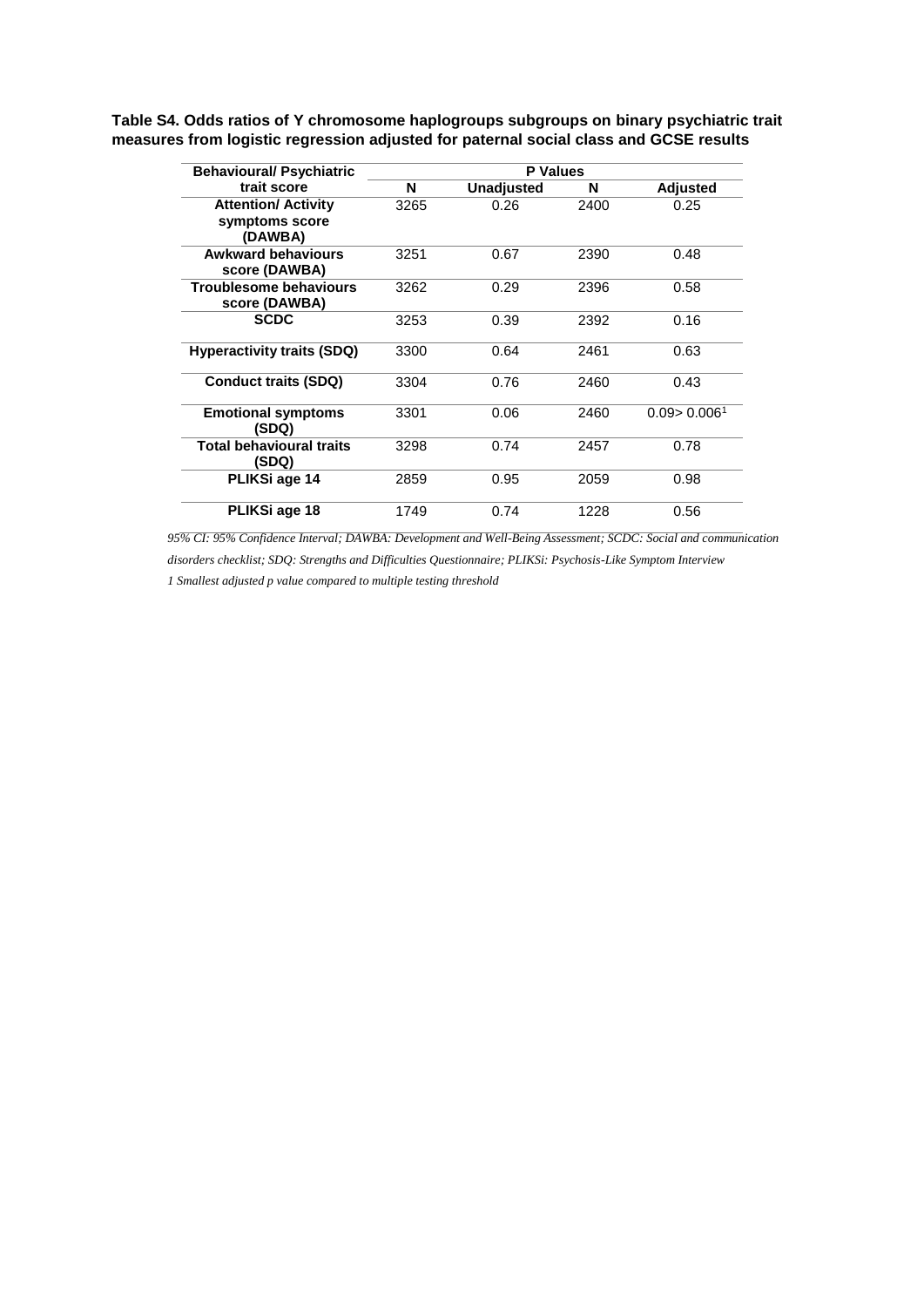|                                                      |      | <b>P</b> Values   |      |                  |  |
|------------------------------------------------------|------|-------------------|------|------------------|--|
| <b>Behavioural/ Psychiatric trait score</b>          | N    | <b>Unadjusted</b> | N    | <b>Adjusted</b>  |  |
| <b>Attention/ Activity symptoms score</b><br>(DAWBA) | 3265 | 0.40              | 2400 | 0.07             |  |
| Awkward behaviours score<br>(DAWBA)                  | 3251 | 0.71              | 2390 | 0.22             |  |
| Troublesome behaviours score<br>(DAWBA)              | 3262 | 0.78              | 2396 | 0.59             |  |
| <b>SCDC</b>                                          | 3253 | 0.39              | 2397 | $0.05 > 0.006^2$ |  |
| <b>Hyperactivity traits (SDQ)</b>                    | 3300 | 0.64              | 2461 | 0.63             |  |
| <b>Conduct traits (SDQ)</b>                          | 3304 | 0.61              | 2462 | 0.26             |  |
| <b>Emotional symptoms (SDQ)</b>                      | 3301 | 0.14              | 2462 | 0.20             |  |
| <b>Total behavioural traits (SDQ)</b>                | 3298 | 0.76              | 2459 | 0.29             |  |
| PLIKSi age 14                                        | 2859 | 0.68              | 2062 | 0.53             |  |
| PLIKSi age 18                                        | 1749 | 0.11              | 1270 | 0.13             |  |
|                                                      |      |                   |      |                  |  |

**Table S5. Association of Y chromosome haplogroup subgroups in ALSPAC with the number of behavioural traits adjusted for paternal social class and GCSE results**

*95% CI: 95% Confidence Interval; DAWBA: Development and Well-Being Assessment; SCDC: Social and communication disorders checklist; SDQ: Strengths and Difficulties Questionnaire; PLIKSi: Psychosis-Like Symptom Interview 1 Smallest adjusted p value compared to multiple testing threshold*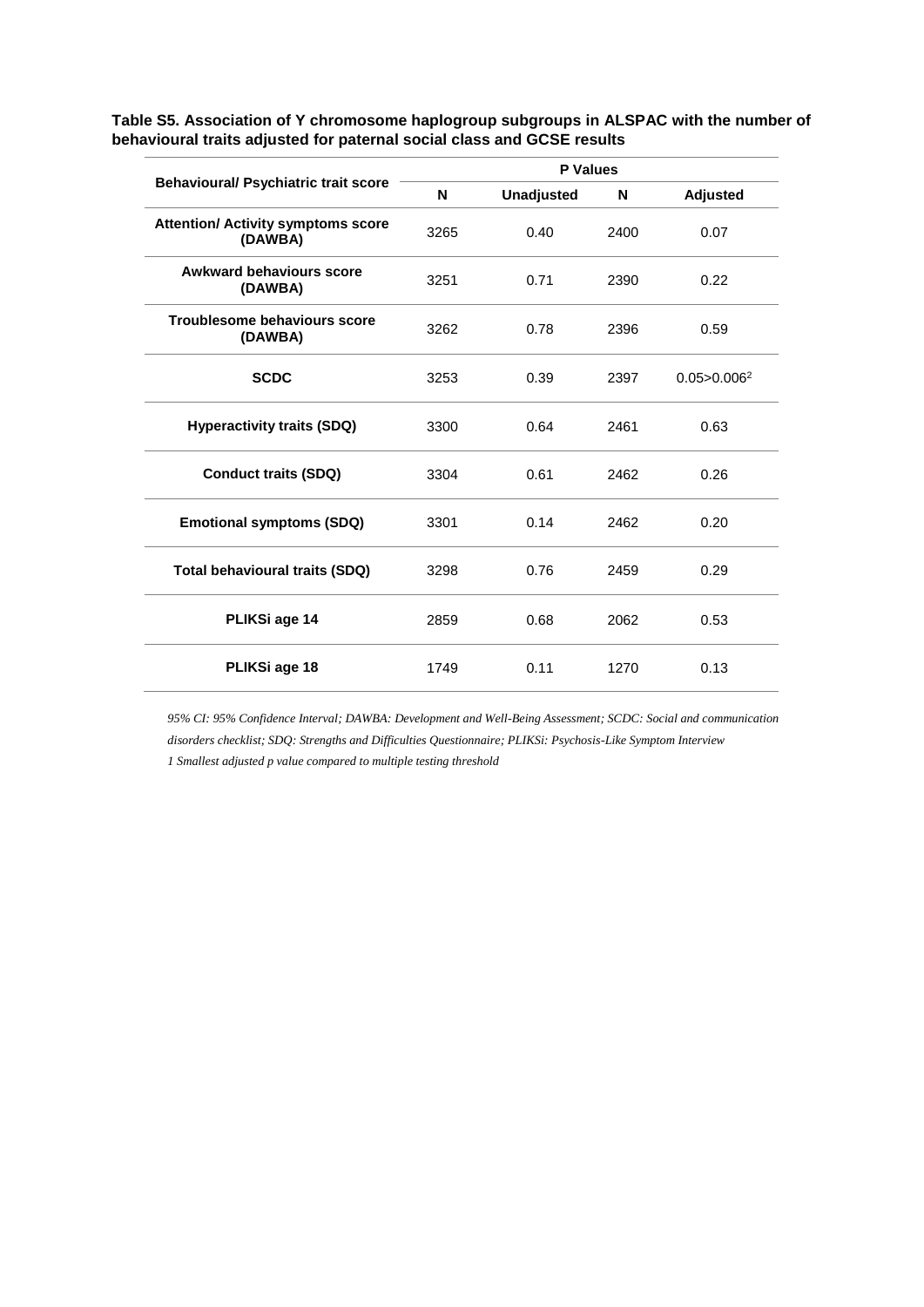**Table S6. Odds ratios of mitochondrial DNA chromosome haplogroup subgroups on binary behavioural trait measures from logistic regression adjusted for paternal social class and GCSE results**

| Behavioural/                                            | <b>P</b> Values |                   |      |                           |  |  |  |
|---------------------------------------------------------|-----------------|-------------------|------|---------------------------|--|--|--|
| <b>Psychiatric trait score</b>                          | N               | <b>Unadjusted</b> | N    | <b>Adjusted</b>           |  |  |  |
| <b>Attention/ Activity</b><br>symptoms score<br>(DAWBA) | 5674            | 0.95              | 3857 | 0.88                      |  |  |  |
| <b>Awkward behaviours</b><br>score (DAWBA)              | 5646            | 0.20              | 3841 | 0.66                      |  |  |  |
| <b>Troublesome</b><br>behaviours score<br>(DAWBA)       | 5649            | 0.90              | 3843 | 0.83                      |  |  |  |
| <b>SCDC</b>                                             | 5651            | 0.19              | 3850 | 0.21                      |  |  |  |
| <b>Hyperactivity traits</b><br>(SDQ)                    | 5731            | 0.71              | 3926 | 0.90                      |  |  |  |
| <b>Conduct traits (SDQ)</b>                             | 5738            | 0.90              | 3925 | 0.58                      |  |  |  |
| <b>Emotional symptoms</b><br>(SDQ)                      | 5731            | 0.23              | 3927 | 0.12 > 0.006 <sup>1</sup> |  |  |  |
| Total behavioural traits<br>(SDQ)                       | 5723            | 0.77              | 3922 | 0.35                      |  |  |  |
| PLIKSi age 14                                           | 5154            | 0.44              | 3426 | 0.42                      |  |  |  |
| PLIKSi age 18                                           | 3516            | 0.18              | 2369 | 0.63                      |  |  |  |

*95% CI: 95% Confidence Interval; DAWBA: Development and Well-Being Assessment; SCDC: Social and communication disorders checklist; SDQ: Strengths and Difficulties Questionnaire; PLIKSi: Psychosis-Like Symptom Interview 1 Smallest adjusted p value compared to multiple testing threshold*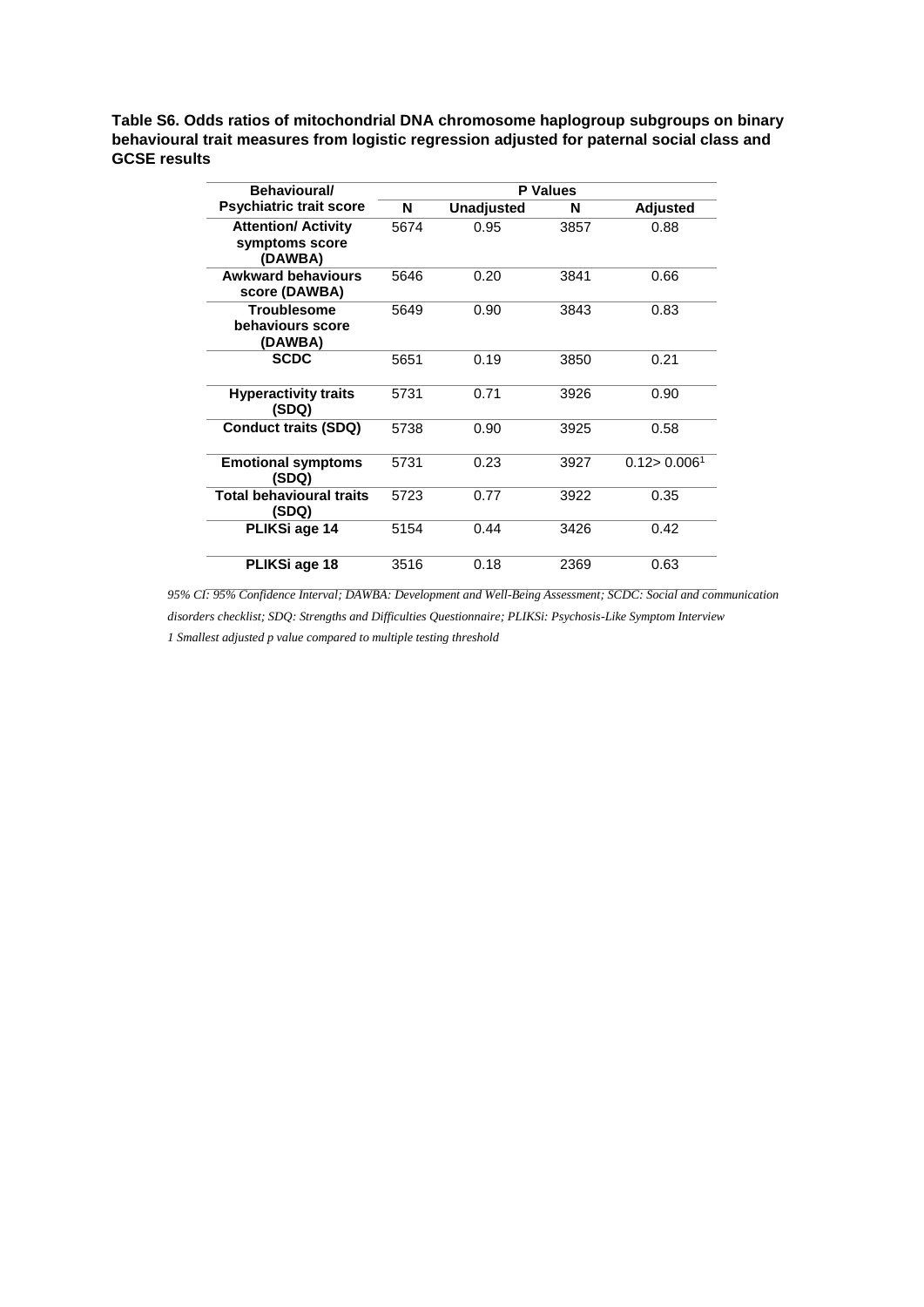**Table S7. Association of mitochondrial DNA haplogroup subgroups in ALSPAC with the number of behavioural traits adjusted for maternal and paternal social classes and GCSE results**

| <b>Behavioural/ Psychiatric</b>                      | <b>P</b> Values |                   |      |                           |  |  |
|------------------------------------------------------|-----------------|-------------------|------|---------------------------|--|--|
| trait score                                          | N               | <b>Unadjusted</b> | N    | <b>Adjusted</b>           |  |  |
| <b>Attention/ Activity</b><br>symptoms score (DAWBA) | 5674            | 0.65              | 3847 | 0.99                      |  |  |
| <b>Awkward behaviours score</b><br>(DAWBA)           | 5646            | 0.28              | 3841 | 0.53                      |  |  |
| <b>Troublesome behaviours</b><br>score (DAWBA)       | 5649            | 0.85              | 3843 | 0.98                      |  |  |
| <b>SCDC</b>                                          | 5651            | 0.11              | 3850 | 0.16                      |  |  |
| <b>Hyperactivity traits (SDQ)</b>                    | 5731            | 0.71              | 3926 | 0.90                      |  |  |
| <b>Conduct traits (SDQ)</b>                          | 5738            | 1.00              | 3929 | 0.74                      |  |  |
| <b>Emotional symptoms (SDQ)</b>                      | 5731            | 0.18              | 3927 | 0.25                      |  |  |
| <b>Total behavioural traits</b><br>(SDQ)             | 5723            | 0.95              | 3922 | 0.90                      |  |  |
| PLIKSi age 14                                        | 5154            | 0.32              | 3429 | 0.23                      |  |  |
| PLIKSi age 18                                        | 3516            | 0.03              | 2370 | 0.01 > 0.006 <sup>1</sup> |  |  |

*95% CI: 95% Confidence Interval; DAWBA: Development and Well-Being Assessment; SCDC: Social and communication disorders checklist; SDQ: Strengths and Difficulties Questionnaire; PLIKSi: Psychosis-Like Symptom Interview 1 Smallest adjusted p value compared to multiple testing threshold*